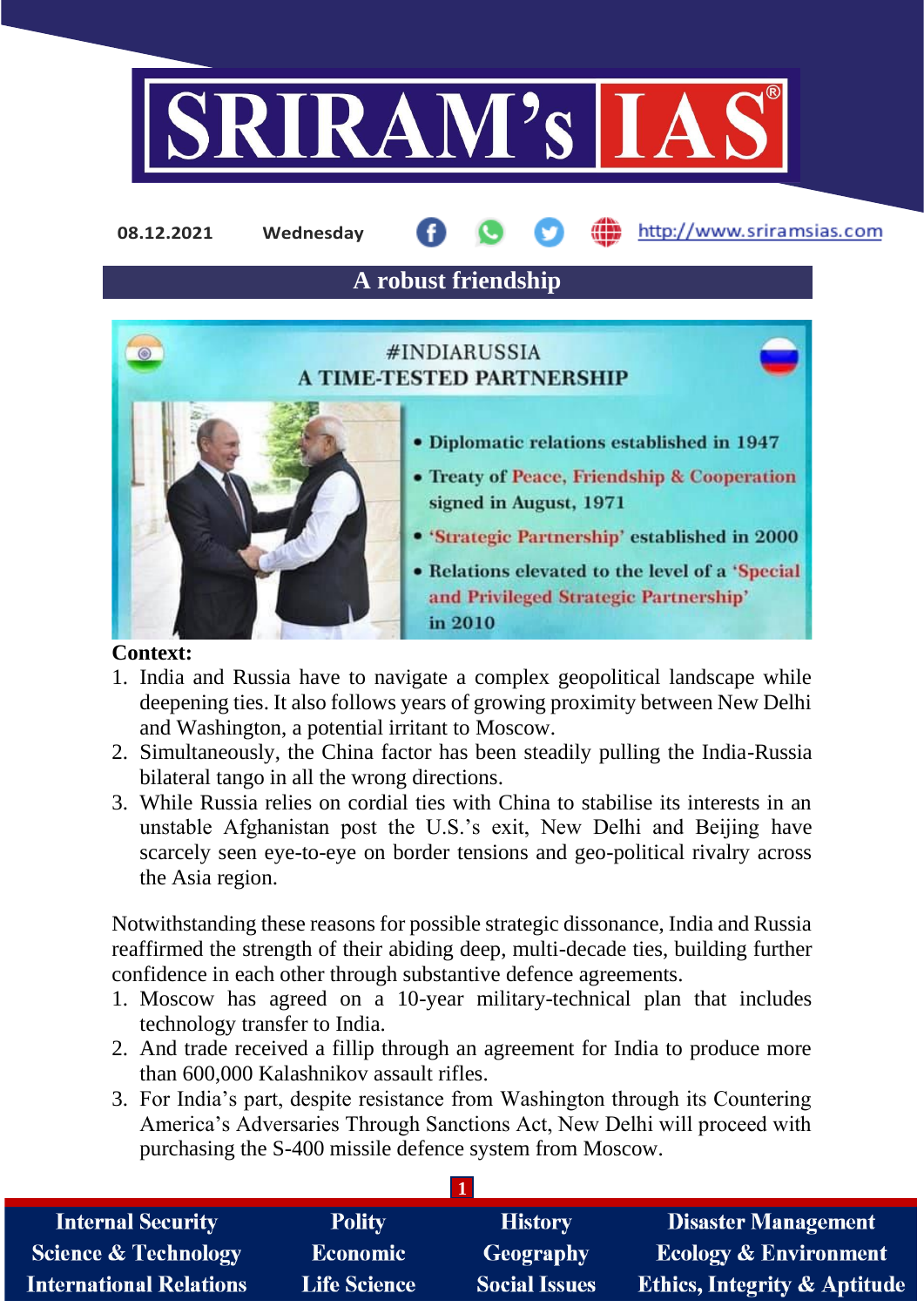

The challenges against maintaining this momentum in bilateral exchanges are multidimensional.

- 1. First, and most imminently, the pandemic has periodically crippled the growth of both economies and the threats to public health remain despite considerable progress with vaccinations.
- 2. Second, Russia-U.S. ties are showing signs of fraying yet again, this time over U.S. warning that Russia will face "economy-jarring sanctions" if it seeks to occupy Ukraine.
- 3. India has so far held firm to its mantra of 'strategic autonomy' in a multipolar world, but South Block will have to work hard to manage the tightrope act between Moscow and Washington.
- 4. Third, India and China have numerous potential flashpoints that could send ties into a spiral again.



| <b>Internal Security</b>        | <b>Polity</b>       | <b>History</b>       | <b>Disaster Management</b>              |
|---------------------------------|---------------------|----------------------|-----------------------------------------|
| <b>Science &amp; Technology</b> | <b>Economic</b>     | Geography            | <b>Ecology &amp; Environment</b>        |
| <b>International Relations</b>  | <b>Life Science</b> | <b>Social Issues</b> | <b>Ethics, Integrity &amp; Aptitude</b> |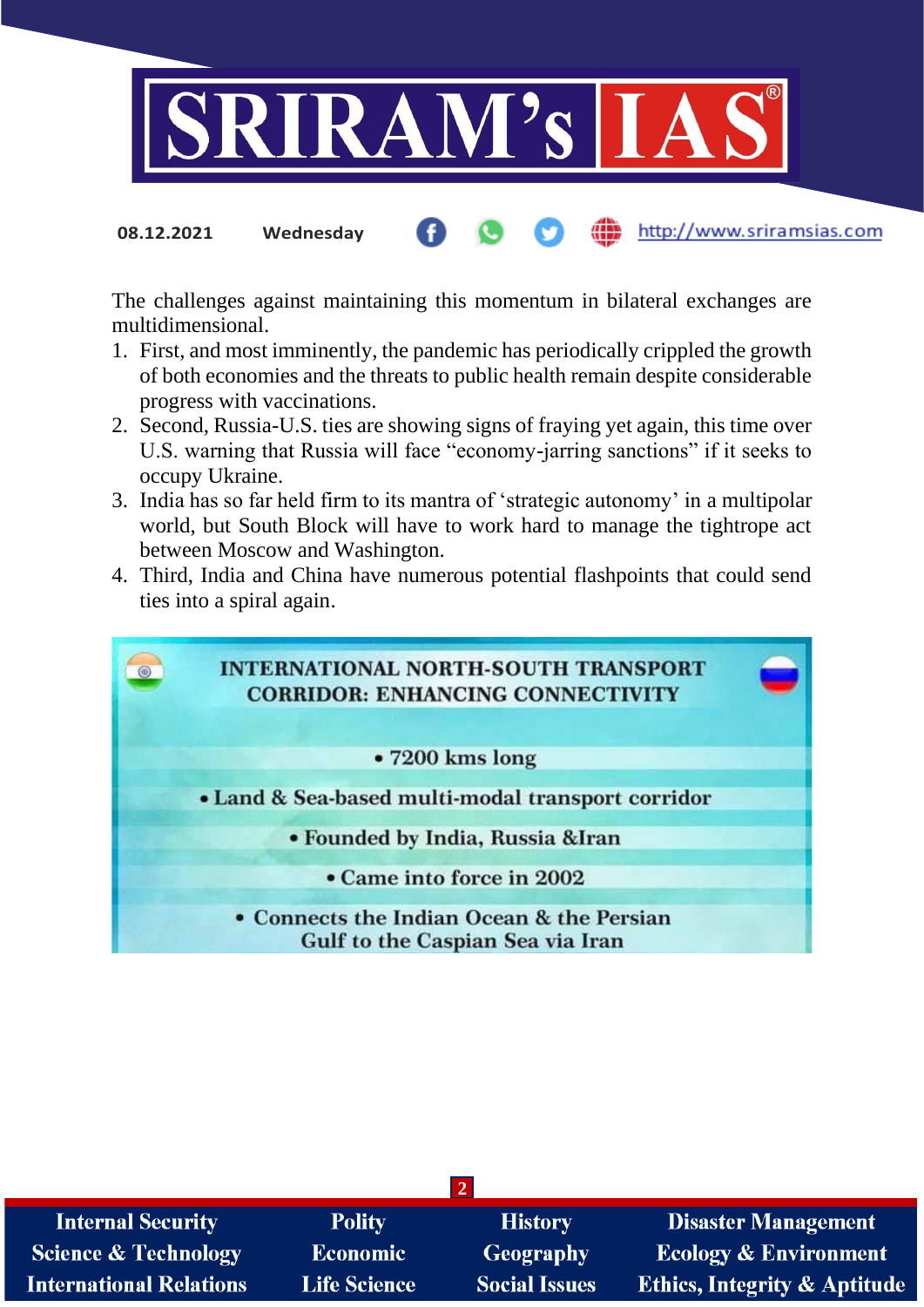

**3 Internal Security** Polity **Disaster Management History** Geography **Science & Technology Economic Ecology & Environment Ethics, Integrity & Aptitude International Relations Life Science Social Issues**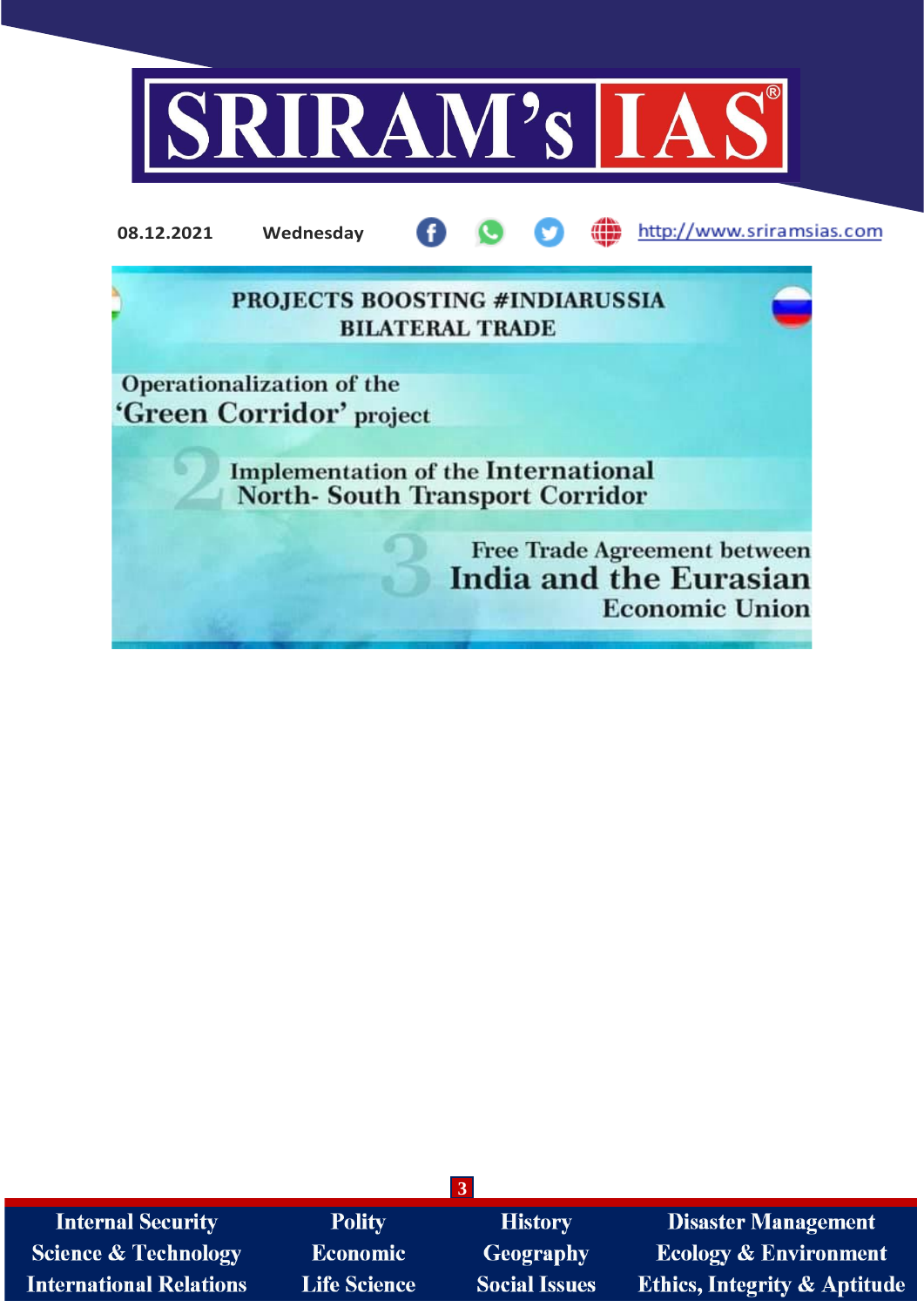

**08.12.2021 Wednesday**

http://www.sriramsias.com

# **Being free of old waste**

The Swachh Bharat Mission 2.0 guidelines have an important dimension focused on solid waste management



- 2. This goes beyond the efficient collection and transportation of waste and brings focus on processing all types of waste like plastic, construction and demolition waste, as well as providing budgetary support for remediating old waste disposed in all dumpsites across 4,372 cities in India before March 2023.
- 3. Its components include source segregation; a door-to-door collection of waste; separate transportation of different types of wastes; the processing of wet waste, dry waste, and construction and demolition waste.

| <b>Internal Security</b>        | <b>Polity</b>       | <b>History</b>       | <b>Disaster Management</b>              |
|---------------------------------|---------------------|----------------------|-----------------------------------------|
| <b>Science &amp; Technology</b> | <b>Economic</b>     | <b>Geography</b>     | <b>Ecology &amp; Environment</b>        |
| International Relations         | <b>Life Science</b> | <b>Social Issues</b> | <b>Ethics, Integrity &amp; Aptitude</b> |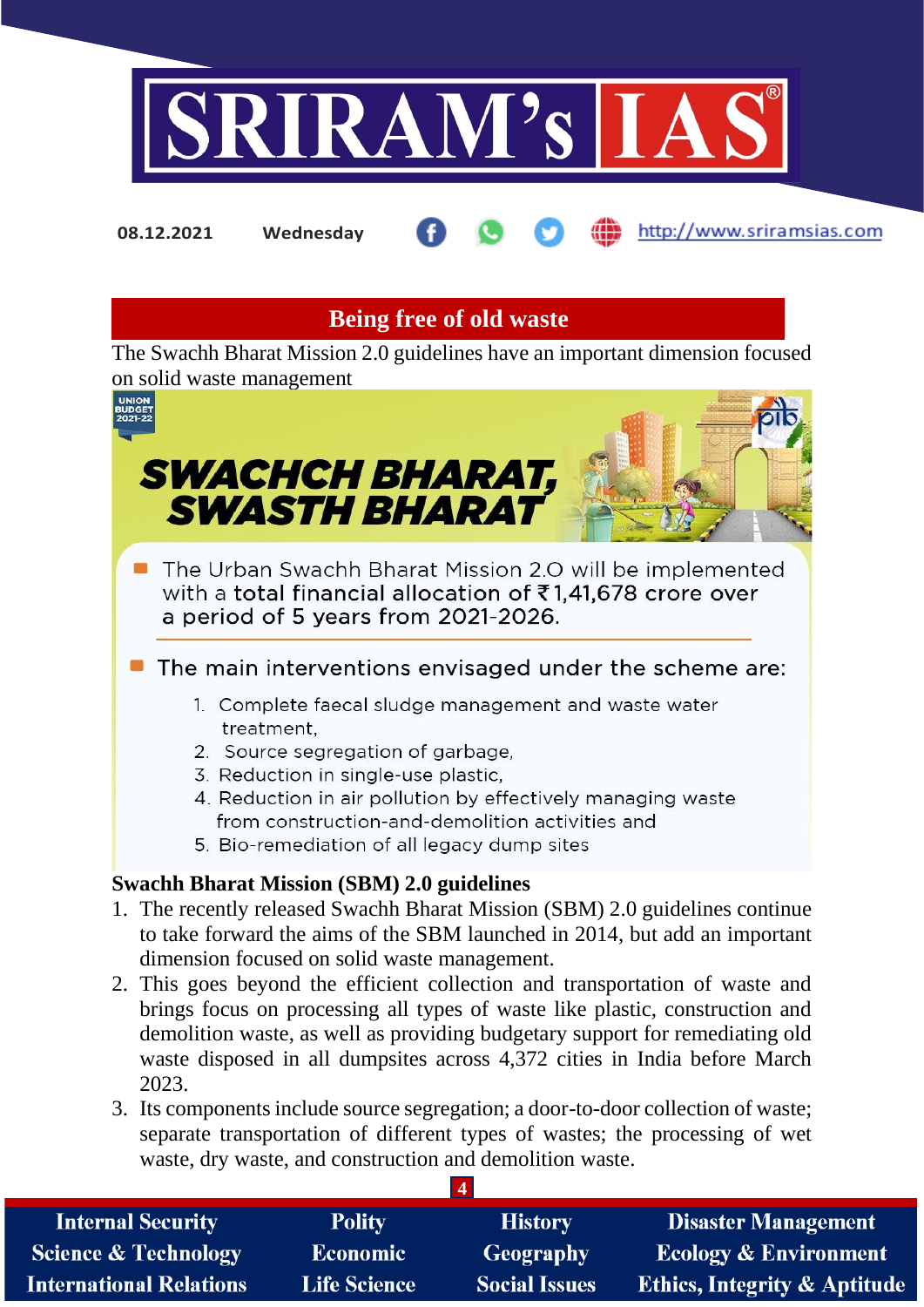

4. This mission commits to providing financial assistance to set up fresh waste processing facilities and bioremediation projects across all the ULBs.

http://www.sriramsias.com

5. It will also provide financial assistance to to set up construction and demolition waste processing facilities.

## **Challenges faced earlier:**

**08.12.2021 Wednesday**

- 1. The process of setting up waste processing facilities was delayed due to lack of funding and techno process knowledge, and delayed approvals.
- 2. This resulted in unprocessed waste being dumped in several sites, which needs to be processed through bioremediation before space can be created for new waste processing plants.



### **Bioremediation of legacy dumpsites:**

- 1. Bioremediation of old waste is the process of dismantling old waste heaps, sieving the material to recover bio earth (enriched soil) and refuse-derived fuel which can be used as heating material in cement kilns.
- 2. As per the SBM 2.0 guidelines, the total quantity of waste generated by urban areas in India is about 1.32 lakh tonnes daily. This adds up to 4.8 crore tonnes per annum. Of this only about 25% is being processed; the rest is disposed of in landfills every year.

| $\mathbf{5}$                    |                     |                      |                                         |
|---------------------------------|---------------------|----------------------|-----------------------------------------|
| <b>Internal Security</b>        | <b>Polity</b>       | <b>History</b>       | <b>Disaster Management</b>              |
| <b>Science &amp; Technology</b> | <b>Economic</b>     | <b>Geography</b>     | <b>Ecology &amp; Environment</b>        |
| <b>International Relations</b>  | <b>Life Science</b> | <b>Social Issues</b> | <b>Ethics, Integrity &amp; Aptitude</b> |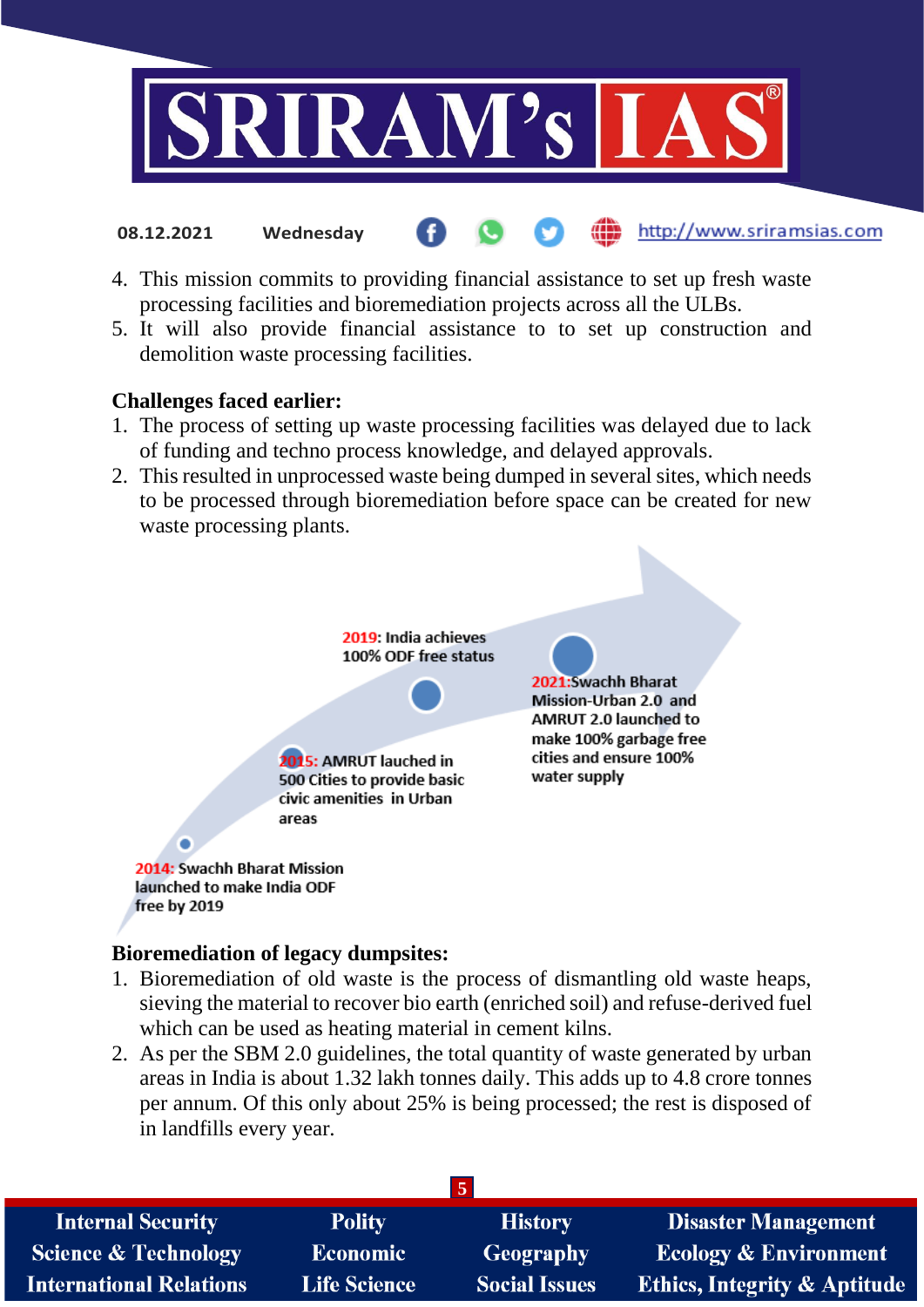

3. Given that the waste dumpsites have been operational since the early 2000s, more than 72 crore tonnes of waste need to be processed. This is where SBM 2.0 could be an important intervention.



# **Opportunity:**

- 1. The transformation of waste disposal sites to processing sites is likely to produce 72 lakh tonnes of organic compost per annum from 4.8 crore tonnes of waste generated across all ULBs in the country.
- 2. Organic compost recovered from the wet waste, which is 60% of the total waste, can be used to enrich the soil quality and can meet about 10-12% of the country's fertilizer demand.
- 3. That will reduce the amount of chemical fertilizer imported and save about ₹2,600 crores of subsidy paid by the government.

| <b>Internal Security</b>        | <b>Polity</b>       | <b>History</b>       | <b>Disaster Management</b>              |
|---------------------------------|---------------------|----------------------|-----------------------------------------|
| <b>Science &amp; Technology</b> | <b>Economic</b>     | <b>Geography</b>     | <b>Ecology &amp; Environment</b>        |
| <b>International Relations</b>  | <b>Life Science</b> | <b>Social Issues</b> | <b>Ethics, Integrity &amp; Aptitude</b> |